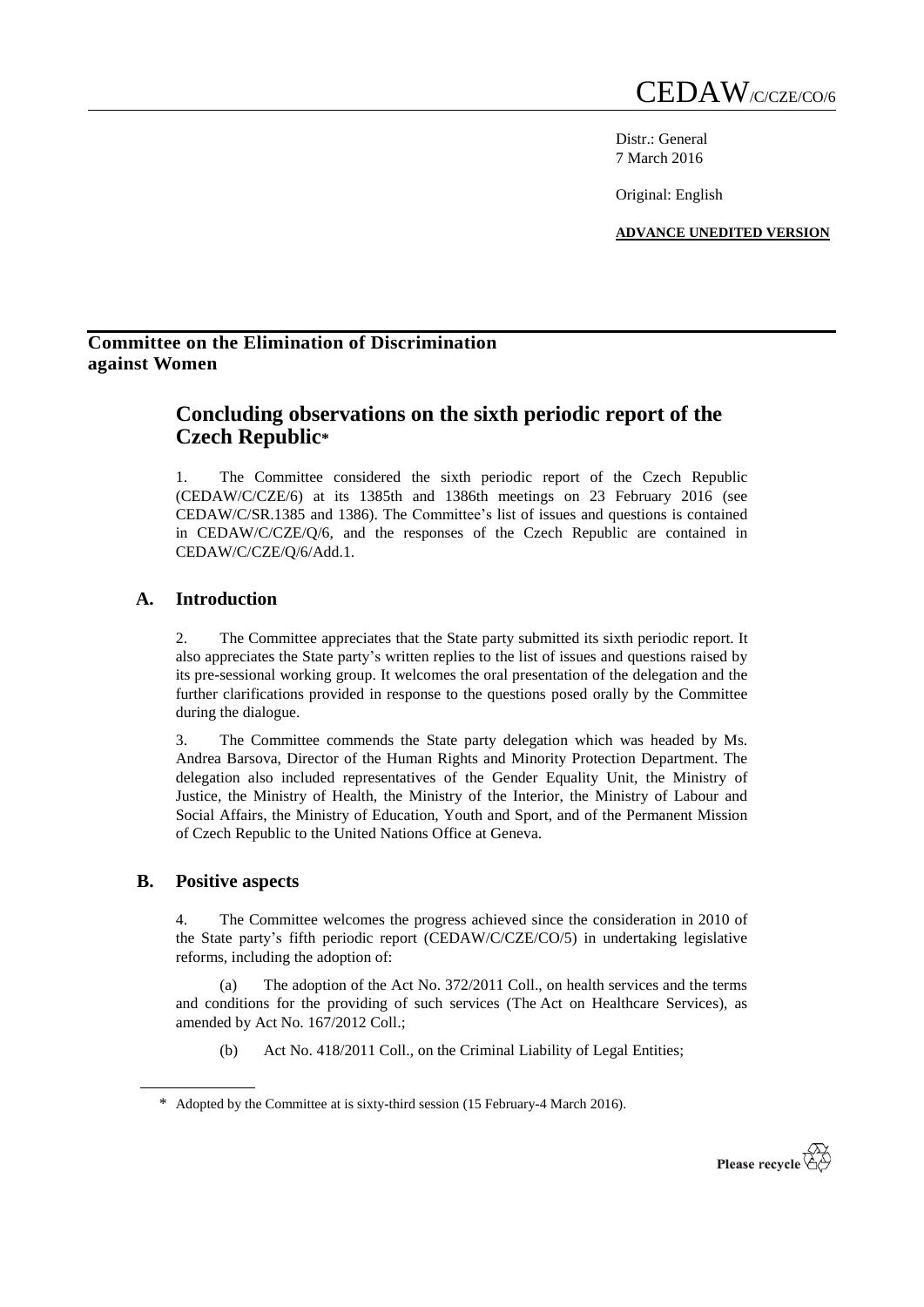(c) Act No. 359/1999 Coll., on Socio-Legal Protection of Children, to allow for a specialized form of social guardianship for children and minors; and,

Act No. 435/2004 Coll., on Employment, which increases maximum amount of a fine which can be imposed on a legal entity or a natural person employing people illegally.

5. The Committee welcomes the State party's efforts to improve its policy framework aimed at accelerating the elimination of discrimination against women and advancing women's rights, such as:

(a) The reinstatement of the position of Minister for Human Rights, Equal Opportunities and Legislation in 2014; and

(b) The adoption of the Strategy for Equality of Women and Men in Czech Republic for 2014 to 2020.

6. The Committee welcomes the fact that, in the period since the consideration of the previous report, the State party has ratified or acceded to the following international instruments:

(a) The Optional Protocol to the Convention on the Rights of the Child on the Sale of Children, Child Prostitution and Child Pornography, in 2013;

(b) The Convention against Transnational Organised Crime, in 2013; and,

(c) The Protocol to Prevent, Suppress and Punish Trafficking in Persons, especially Women and Children, supplementing the United Nations Convention against Transnational Organised Crime (Palermo Protocol), in 2014.

### **C. Principal areas of concern and recommendations**

#### **Parliament**

7**. The Committee stresses the crucial role of the legislative power in ensuring the full implementation of the Convention (see the Committee's statement on its relationship with parliamentarians, adopted at the forty-fifth session, in 2010). It invites the Parliament, in line with its mandate, to take necessary steps regarding the implementation of the present concluding observations between now and the next reporting period under the Convention.**

#### **Visibility of the Convention and its Optional Protocol**

8. The Committee reiterates its concern that the provisions of the Convention continue to be rarely invoked in court proceedings in both the Constitutional Court and the ordinary courts, which indicates that there is inadequate knowledge among the general public, women themselves and within the judiciary about the rights of women under the Convention and the procedures available to them under the Optional Protocol, the concept of substantive equality of women and men, and the Committee's general recommendations.

9. The Committee reiterates its recommendation (CEDAW/C/CZE/CO/5, para. 13) that the State party ensure that the Convention and its Optional Protocol, as well as the Committee's general recommendations, are made an integral part of legal education and training of judges, lawyers and prosecutors, with a view to enabling them to directly apply the provisions of the Convention and interpret national legal provisions in light of the Convention. It also reiterates its request for the State party to raise awareness among women of their rights under the Convention and the communications and inquiry procedures provided by its Optional Protocol.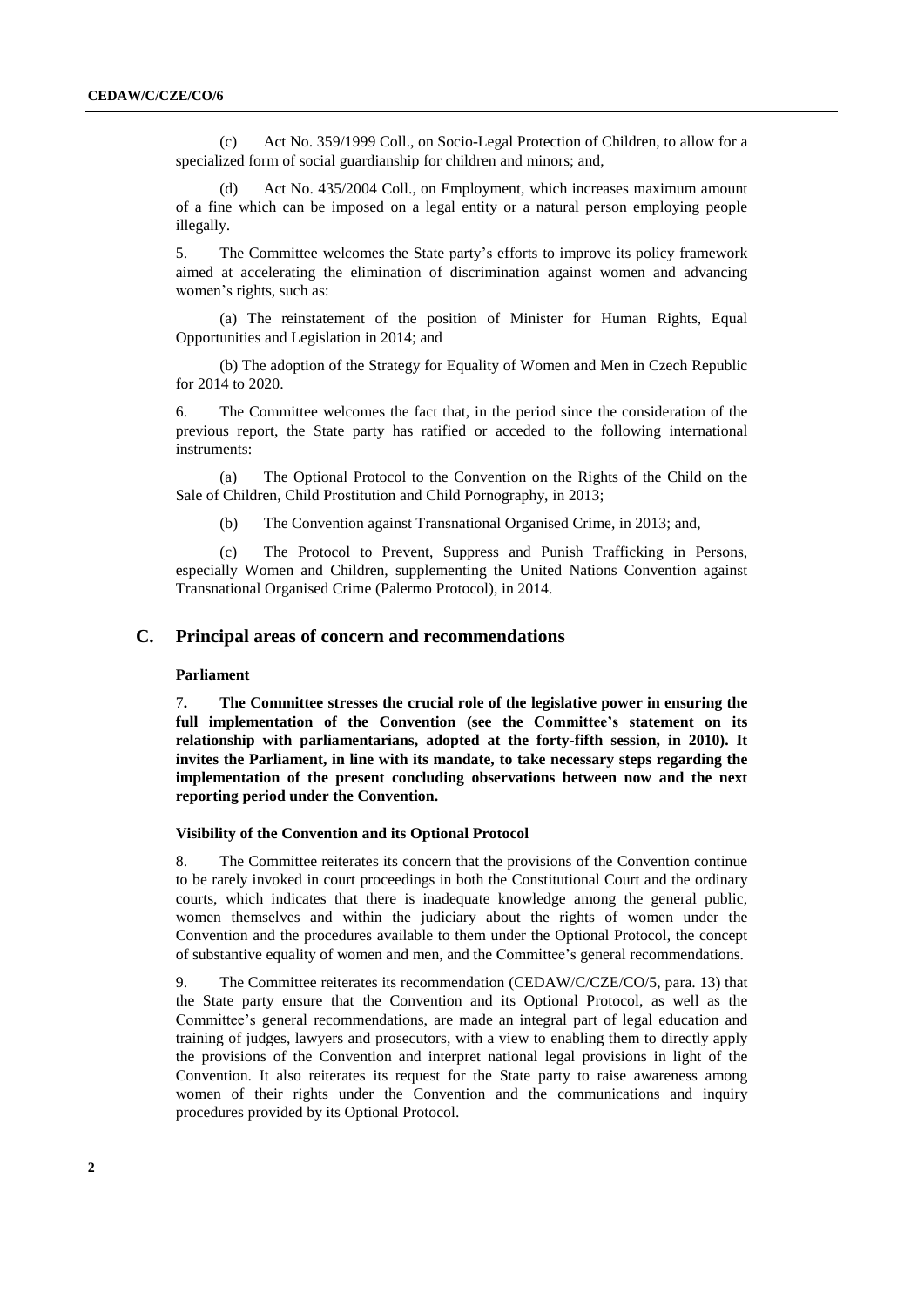#### **Access to justice**

10. The Committee reiterates its previous concern on the low number of lawsuits for sex discrimination filed in the State party's courts and that women often prefer out-of-court settlements due to, inter alia, the financial cost of litigation and the difficulty of providing proof of incidents of sex discrimination.

11. **The Committee recommends that the State party expeditiously establish a comprehensive system of free legal aid to women without sufficient means to pay for legal assistance in anti-discrimination proceedings, taking into account the Committee's General Recommendation No. 33 (2015) on women's access to justice. The Committee also recommends that the State party consider undertaking legislative reforms to allow for** *actio popularis***, including in cases of sex discrimination***.* **Furthermore, the Committee reiterates its previous recommendation that the State party provide systematic training on the application of legislation prohibiting discrimination on grounds of sex in line with its obligations under the Convention, including the Anti-Discrimination Law, the Labour Code and the Employment Law, to judges, lawyers, labour inspectors, NGOs and employers.**

#### **National machinery**

12. The Committee is concerned that the frequent changes on reporting lines and mandates of the State party's institutional machinery for the advancement of women have resulted in instability and weakened capacity for the implementation of the Convention. It also remains concerned about the inadequate human and financial resources of the Gender Equality Unit, with a significant proportion of the funding stemming from European Social fund and Norwegian fund rather than specifically earmarked funding from the State party's regular budget.

13. **Recalling its general recommendation No. 6 (1988) on effective national machinery and publicity and the guidance provided in the Beijing Platform for Action, in particular regarding the necessary conditions for the effective functioning of national mechanisms, the Committee calls on the State party to establish a clear, stable and sustainable framework for the efficient functioning of its national machinery for the advancement of women's rights; this should include a clear mandate and reporting lines, the necessary authority and the adequate human and financial resources and last but not least a monitoring and evaluation capacity for its Gender Equality Unit. The State party should also allocate specifically earmarked regular budget funding for its institutional machinery for the advancement of women.**

#### **Temporary special measures**

14. The Committee notes that the Anti-Discrimination Act (2009) does not explicitly cover political participation and that the Plan of Action for the implementation of the recently adopted Strategy for Equality of Women and Men in the Czech Republic for 2014 - 2020 (i.e. the State party's "+1 Strategy") is in the process of being developed. It notes with regret that the State party did not adopt the draft law on temporary special measures requiring minimum quota for women's representation on electoral lists of political parties. The Committee is also concerned at the lack of concrete goals, targets and time frames in the +1 Strategy to accelerate women's substantive equality, including Roma women in political and public life especially in legislative assemblies, public and private companies, the Government and the public administration, especially at senior levels.

15 **The Committee reiterates its recommendation for the State party to strengthen the use of temporary special measures, in accordance with article 4, paragraph 1, of the Convention and the Committee's general recommendation No. 25 (2004), in all**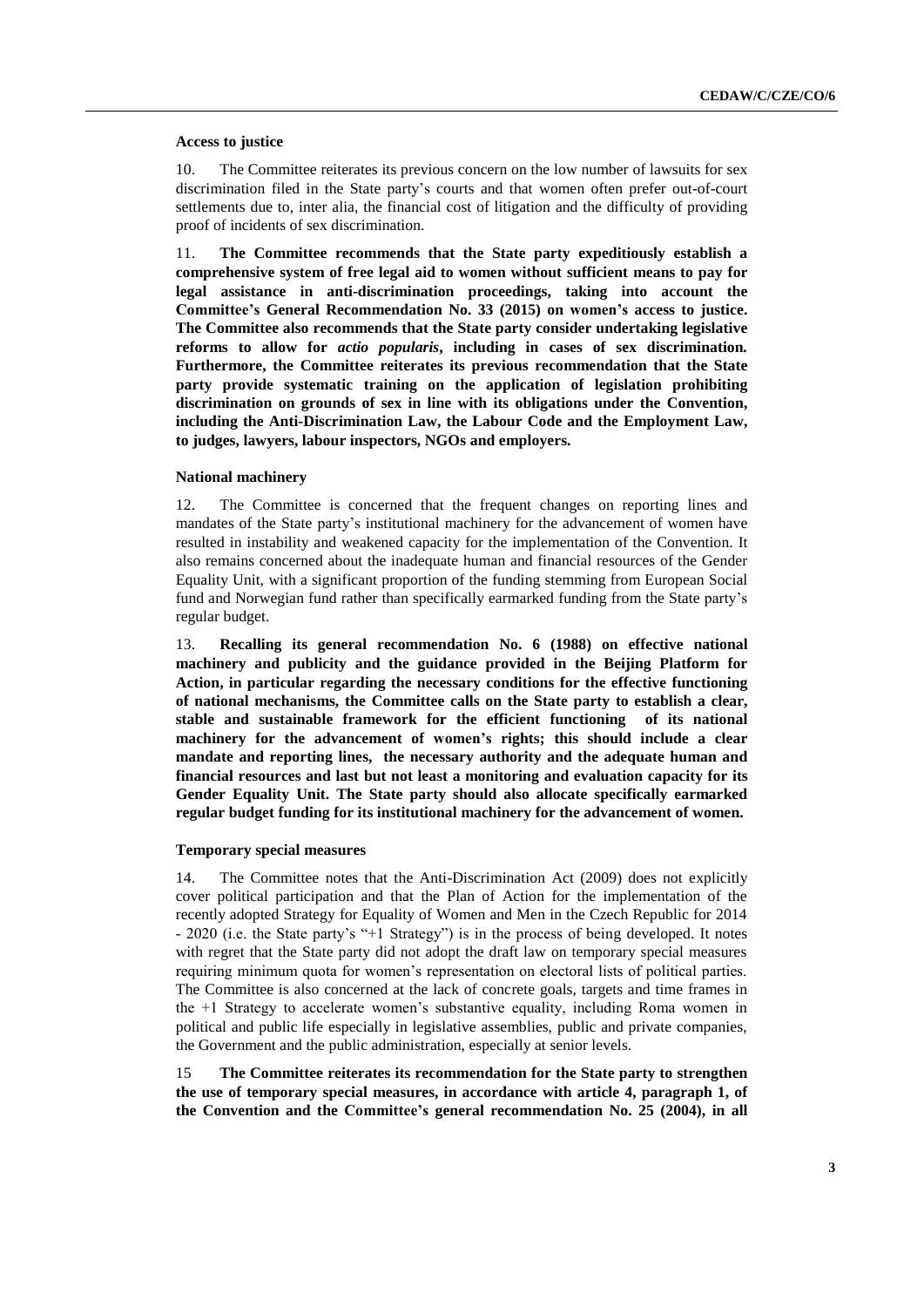**areas under the Convention in which women are under-represented or disadvantaged. It recommends that the State party develop concrete goals, targets and time frames for the implementation of the "+1 Strategy" on equality of women and men and consider including temporary special measures to accelerate substantive equality of women and men in political and public life in its Anti-Discrimination Act and other relevant legislation. The Committee also recommends that the State party raise awareness among parliamentarians, Government officials, employers and the general public about the necessity and time-bound nature of temporary special measures.**

#### **Stereotypes and discriminatory practices**

16. The Committee notes as positive Act No. 40/1995 Coll. prohibiting sexist and discriminatory advertising. However, it notes with concern the lack of practical enforcement of the Law and the insufficient capacity of supervisory authorities, including the Regional Trade Office, to promptly identify and remove sexist advertisements. The Committee remains concerned at the persistence of patriarchal attitudes and discriminatory stereotypes regarding the roles and responsibilities of women and men in the family and in society, as reflected by the low rate of fathers taking paternity leave and the high number of women employed in part-time work or flexible working arrangements limiting their career prospects and pension benefits.

17. **The Committee reiterates its recommendation that the State party strengthen its efforts to address persistent and deep-rooted gender stereotypes that perpetuate discrimination against women. It recommends that the State party adopt a legislative framework to ensure prompt, effective and coherent action against sexist or discriminatory advertisements and media outputs. The Committee also recommends that the State party undertake targeted awareness-raising and education initiatives for both women and men, including employers, to promote equal sharing of domestic and family responsibilities between women and men. Such measures should include promoting the use of paternity leave and flexible work arrangements among men.**

#### **Violence against women**

18. The Committee notes the steps taken by the State party towards ratifying the Council of Europe Convention on preventing and combatting violence against women and domestic violence (the Istanbul Convention). However, it remains concerned at the risk of further delays in the actual ratification process of the Istanbul Convention. Furthermore, the Committee is concerned about:

(a) Reports that capacity building programmes on gender based violence, including domestic violence, for the police and for professionals working with victims of gender-based violence do not reflect gender sensitivity;

(b) The inadequate funding system of the State party for victim services; and,

(c) The heavy dependence of such services on regional co-funding which negatively affects their long-term stability and sustainability.

19. **The Committee recommends that the State party take measures to accelerate the process of ratification of the Istanbul Convention. In accordance with its general recommendation No. 19 (1992) on violence against women, the Committee urges the State party to intensify its efforts to prevent and prosecute acts of domestic and sexual violence and assist women victims of such violence. In doing so, the State party should:**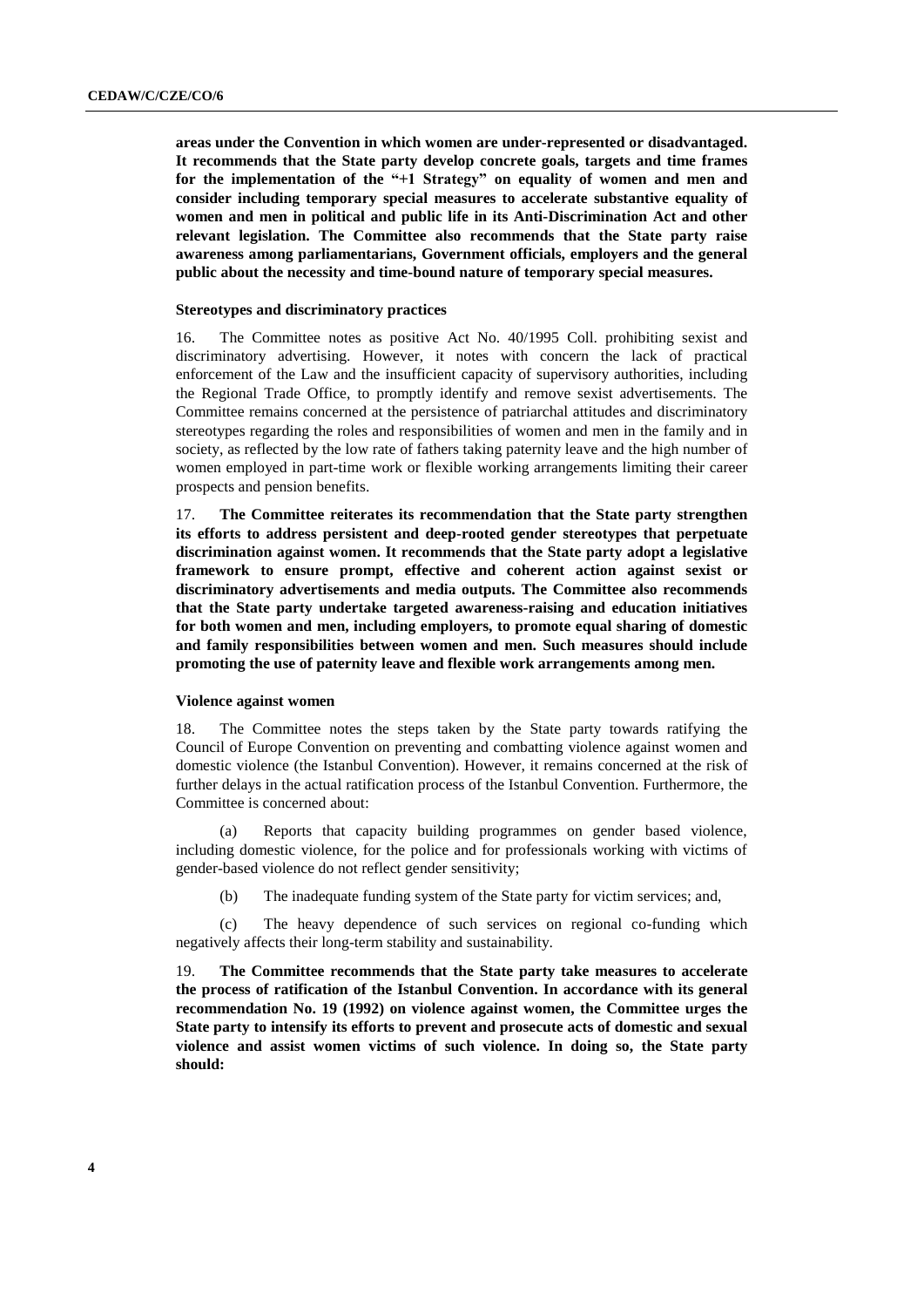**(a) Undertake regular and systematic training of the police, security personnel as well as the judiciary to ensure they carry out their functions with gender sensitivity;**

**(b) Ensure transparent evaluations of its capacity building programmes on gender based violence, including domestic violence, to ensure that they are fully in line with the Convention;** 

**(c) Increase the allocation of human, technical and financial resources for the provision of specialist services for victims of gender-based violence in a long-term sustainable manner; and,**

**(d) Ensure that resources are allocated in an adequate and sustainable manner for its victim support services; and, progressively fund such services through the regular budget of the State party instead of external funding sources.**

#### **Trafficking and exploitation of prostitution**

20. The Committee notes as positive that the State party has begun consideration of draft legislation on regulating prostitution. However, the Committee notes with concern:

(a) The low number of prosecutions and convictions of perpetrators of trafficking in women and girls;

(b) The vulnerability of Roma and migrant women and girls to becoming victims of trafficking for purposes of sexual exploitation and forced labour; and,

The inadequacy of long-term support for victims of forced prostitution and the lack of exit programmes for women wishing to leave prostitution:;

The absence of concrete measures for the implementation of the European Parliament resolution of 26 February 2014 on sexual exploitation and prostitution and its impact on gender equality.

21. **The Committee calls on the State party to Combat trafficking in women and girls, including at the regional level and in cooperation with neighbouring countries. In doing so, the State party should:**

**(a) Ensure that perpetrators of crimes related to trafficking in women and girls, especially for purposes of forced prostitution and forced labour, are prosecuted and adequately punished; and, Compile Statistical data on the victims of trafficking disaggregated by gender, age, ethnicity and country of origin; assess efficiency of the programmes and strategies that are carried out;**

**(b) Adopt preventive measures specifically targeted at Roma and migrant women and girls and provide free legal aid to victims of trafficking;** 

**(c) Allocate adequate human, technical and financial resources to ensure the provision of adequate medical, psychosocial and legal support, as well as rehabilitation and reintegration programmes for women wanting to leave prostitution; and extend these measures to victims of forced prostitution; and,**

**(d) Develop policies in accordance with the European Parliament resolution of 26 February 2014 on sexual exploitation and prostitution and its impact on gender equality.**

#### **Participation in political and public life**

22. The Committee notes the high rate of female representation in the judiciary of the State party. However, the Committee is concerned that: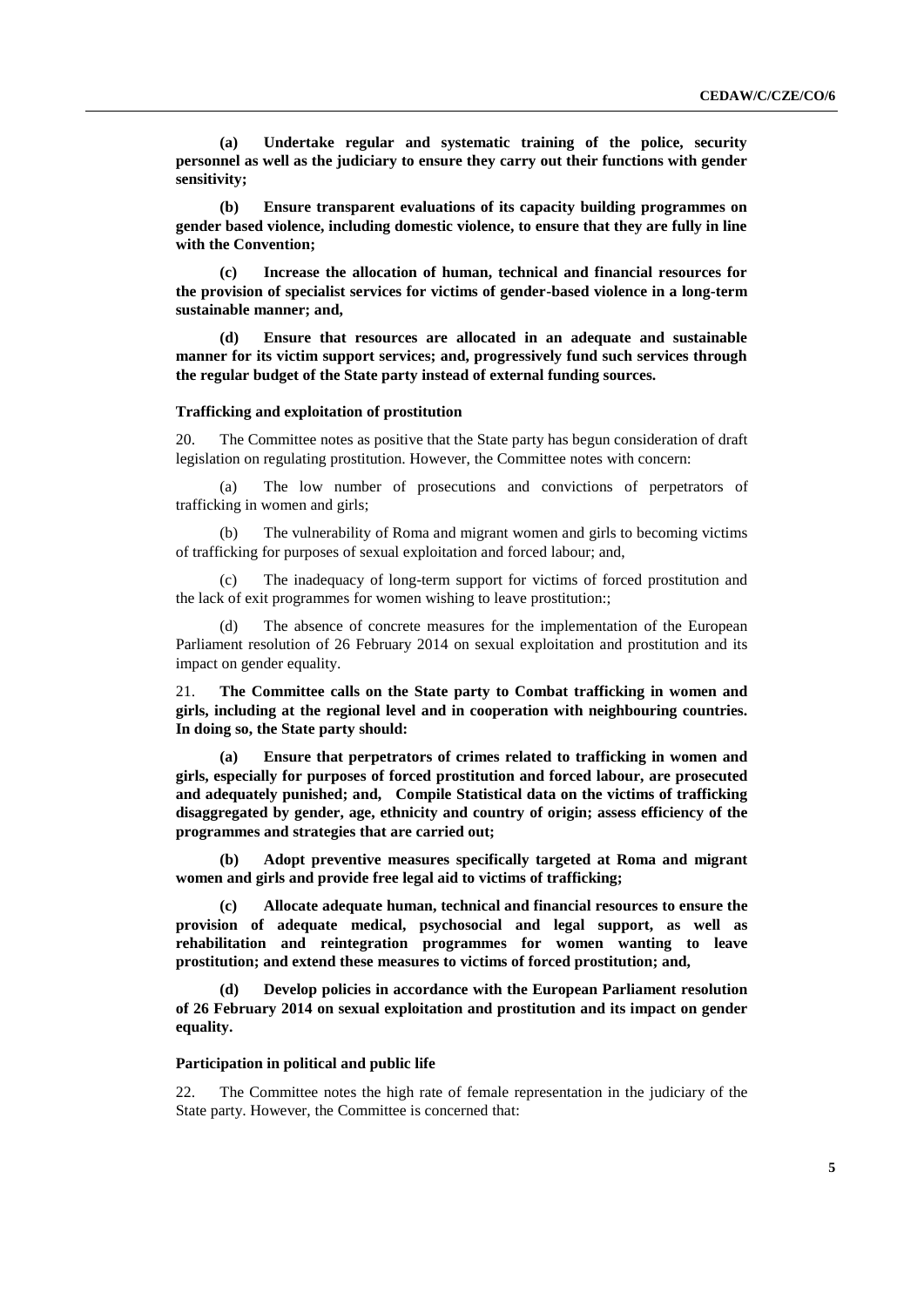(a) The State party's Parliament rejected a proposed amendment to the Electoral Law in 2015 which would have instituted a "zip" system for ensuring at least one female candidate in every trio of political candidates along with sanctions for non-compliance; and,

Women, in particular Roma women, continue to be significantly underrepresented at all levels of decision-making, including in both chambers of Parliament, in regional and local assemblies, in the Government, especially at the levels of minister and vice-minister, in posts of mayor and ambassador and in senior positions in the foreign service, as well as in senior positions in companies owned or controlled by the State party.

23. **The Committee reiterates its recommendation (CEDAW/C/CZE/CO/5, para. 27) that the State party take effective measures, including temporary special measures, in accordance with article 4, paragraph 1, of the Convention and the Committee's general recommendation No. 25 (2004), on temporary special measures. In doing so, the State party should:**

**(a) Amend its Electoral Law to implement the "zip" system for election candidates;**

**(b) Set concrete goals, targets and time frames to increase the representation of women including Roma women, in legislative assemblies, the Government and the public administration, especially at senior levels; and, include such special measures in the internal rules and regulations of each Government department;**

**(c) Provide incentives for decision-makers who comply as well as adequate sanctions for those who fail to comply with such measures or quotas; and,**

**(d) Establish a transparent and independent system for monitoring and reporting on the level of women's representation in political and public life.**

#### **Education**

24. The Committee welcomes the adoption of the 2015 Roma Integration Strategy to help ensure Roma girls and boys are ensured equal access to education. However, the Committee notes the State party's submission, during the dialogue, of the education system being de-regulated and decentralized resulting in the State party having limited means to intervene in the structure and syllabus of its education sector. In this context, the Committee reiterates its previous concern that women and girls continue to be underrepresented in technical schools and scientific research work, as well as in academia, particularly at the senior level. While noting that the Ministry of Education had issued guidelines for text books providers on how to include a gender perspective, there is no coherent or comprehensive system of oversight for ensuring that educational syllabus adheres to the principles of the Convention. The Committee also remains concerned about the disproportionately high number of Roma girls who drop out of or fail to attend school, especially in socially excluded areas.

25. **The Committee recommends that the State party enact legislation to ensure a comprehensive and coherent framework for ensuring that the structure, conduct and syllabus of its education sector is in compliance with human rights, including women's rights. In doing so, priority should be accorded promoting non-traditional career choices for girls in technical schools and in scientific research as well as to recruiting women at senior levels of academia. It also recommends that the State party further strengthen its efforts to reduce school dropout and absenteeism of Roma girls, educate teachers on countering persistent prejudices and negative gender stereotypes against Roma, as well as develop policies that promote gender equality in the education sector.**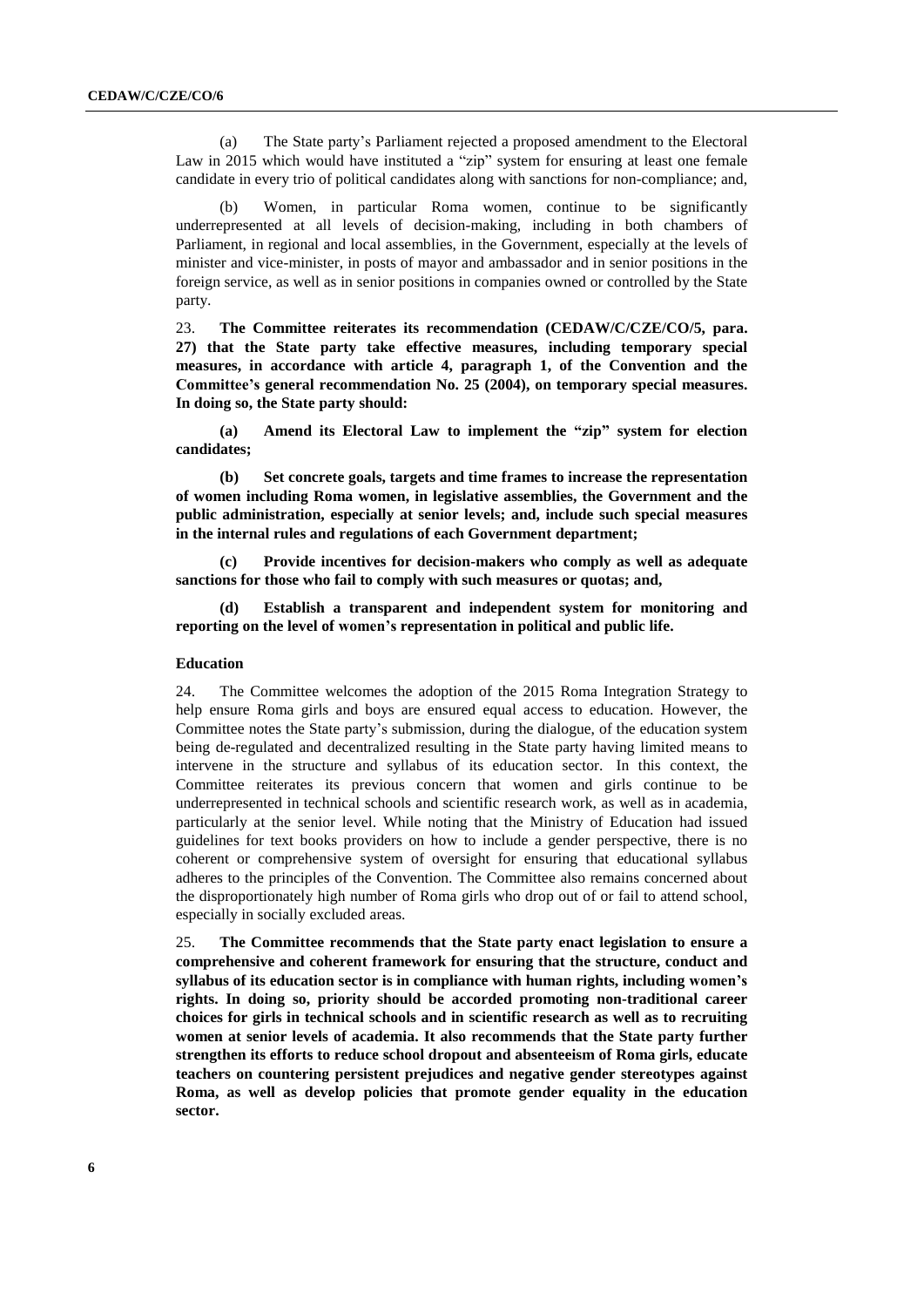#### **Employment**

26. The Committee is concerned about the slow progress during the reporting period. It notes the reduction in the very wide gender pay gap in the State party, but remains concerned about:

(a) The low employment rate of women, horizontal and vertical segregation in the labour market, the concentration of women in traditionally female-dominated professions and in the informal sector, and their underrepresentation in managerial and decision-making positions;

(b) The continued gender wage gap of approximately 21 per cent;

(c) The limited capacity of central and regional labour inspectorates to combat sex discrimination, particularly against women facing intersecting forms of discrimination, such as Roma women and refugee and migrant women, despite the recent appointment of 16 labour inspectors; and,

d) The low level of the minimum wage, that remains very low in spite of its recent increase, and is below the poverty line for single mothers with children.

27. **The Committee recommends that the State party strengthen its measures to ensure substantive equality of women and men in the labour market. In particular, it recommends that the State party:**

**(a) Undertake measures to eliminate occupational segregation, and combat the underemployment of women including by: enhancing efforts to encourage women and girls to select non-traditional educational and vocational choices and career options; prioritising the transition of women from part-time to full-time jobs and promoting full-time employment for women that is supported by adequate quality child-care facilities and the promotion of equal sharing of family and domestic responsibilities between women and men; and promote the use of paternity leave by men;**

**(b) Continue reducing the gender pay gap, with a view to eliminating it, including by expeditiously implementing its envisaged online "pay calculator" and ensuring that it is based on a data collection system that regularly gathers independently verifiable data on gender and salaries that is cross-comparable and transparent; provide a clear legal definition of equal work for equal pay; and, ensure effective mechanisms for timely redress and compensation for violations of the principle of equal pay for work of equal value;**

**(c) Further strengthen its labour inspectorates to enable them to combat discriminatory labour practices and empower them to enforce commensurate sanctions against perpetrators of such practices; and**

**(d) Consider raising its minimum wage level with a view to addressing the negative impact it has on the feminisation of poverty.**

#### **Health**

28. The Committee regrets that the State party has not fully implemented its previous recommendations (CEDAW/C/CZE/CO/3, para. 24 and CEDAW/C/CZE/5, para. 35)) to adopt a legal framework for the financial compensation for victims of coercive or nonconsensual sterilizations. It also notes with concern that the draft legislation for the establishment of extra-judicial mechanisms for addressing this issue which has been rejected in Parliament. The Committee also reiterates its concern that most of the compensation claims brought by victims of forced sterilizations were dismissed because of the courts' interpretation that the statute of limitations bars such claims after three years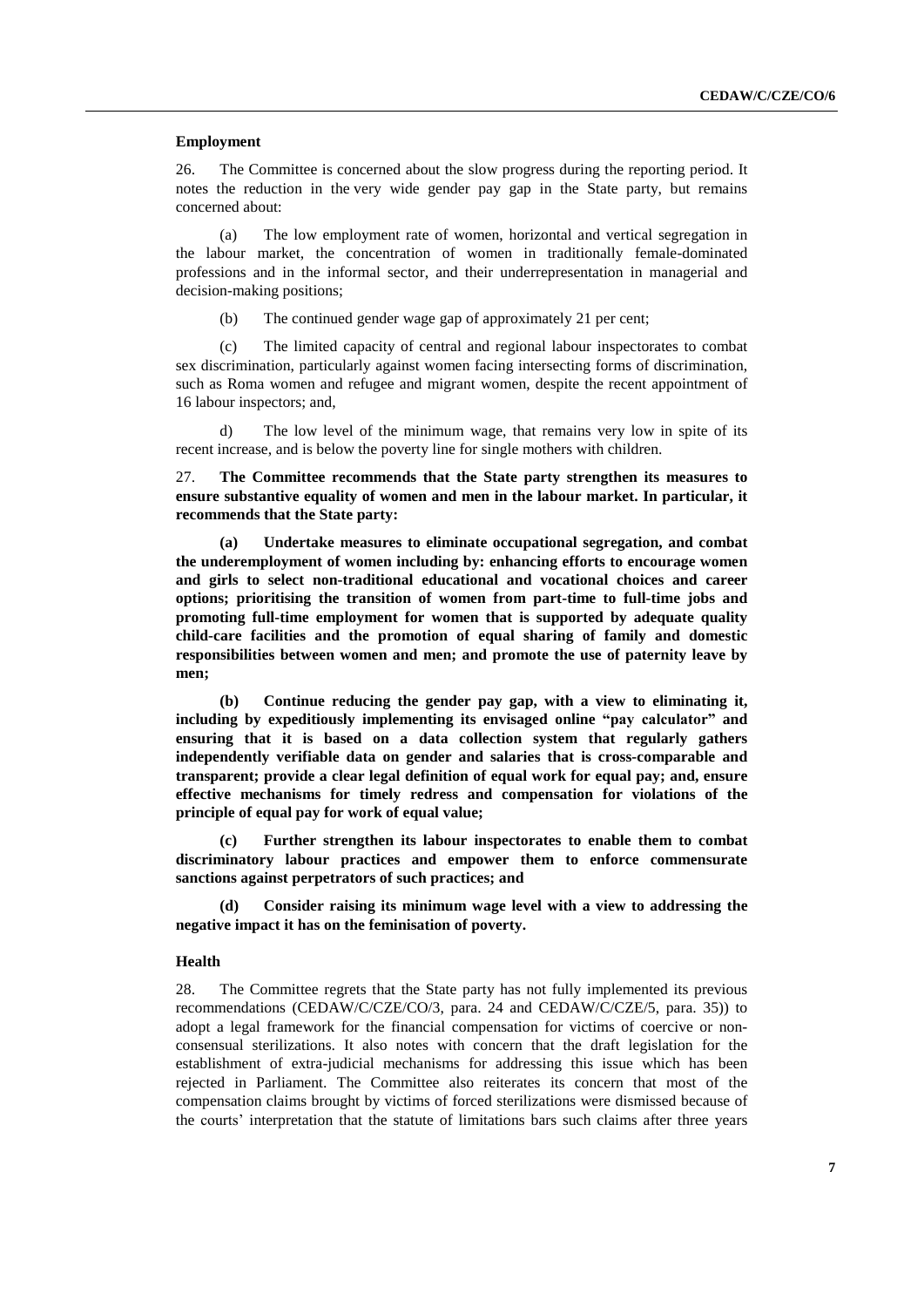from the time of injury rather than the time of discovery of the real significance and all consequences of the forced sterilization.

29. **In accordance with its previous concluding observations (CEDAW/C/CZE/CO/3, para. 24 and CEDAW/C/CZE/CO/5, para 35), its general recommendations Nos. 19 (1992) on Violence against women and 24 (1999) on Article 12 – Women and health, and the recommendations in the final statement dated 23 December 2005 of the Ombudsman in the matter of sterilizations performed in contravention of the law and proposed remedial measures, the Committee reiterates its call for the State party to:**

**(a) Review the three-year time limit in the statute of limitations for bringing compensation claims in cases of coercive or non-consensual sterilizations with a view to extending it and, as a minimum, ensure that such time limit starts from the time of discovery of the real significance and all consequences of the sterilization by the victim rather than the time of injury;**

**(b) Establish an ex gratia compensation procedure for victims of coercive or non-consensual sterilizations;**

**(c) Provide all victims with assistance to access their medical records;**

**(d) Prosecute and adequately punish perpetrator of the illegal past practices of coercive or non-consensual sterilizations; and,**

**(e) Appoint an independent committee to conduct research into the full extent of harm caused by the practice of involuntary sterilisation, and support ongoing outreach to all potential applicants for compensation.**

30. The Committee welcomes the low rates of perinatal mortality in the State party. However, it is concerned about continued reports on the conditions for childbirth and obstetric services in the State party unduly curtailing women's reproductive health choices, including:

(a) Unnecessary separation of newborns from their mothers without medical grounds;

(b) Disproportionate limitations on home childbirths;

(c) Frequent use of episiotomy without medical need and in contravention of the mother's preference to abstain from them; and

(d) Undue restrictions on the use of midwives in lieu of physicians/gynecologists in situations where such use does not pose a health risk.

31. **The Committee reiterates its previous recommendation that the State party accelerate the adoption of a law on patients' rights, including women's reproductive rights. In doing so, the State party should:**

**(a) Adopt clear guidelines for ensuring that the separation of newborns from their mothers is subject to the requirement of medical necessity;**

**(b) Establish a prenatal care system that allows for the effective assessment of the suitability of home childbirths and the option for it where appropriate;**

**(c) In light of its recent adoption of Act No. 372/2011 Coll., on health services and the terms and conditions for the providing of such services, ensure its effective implementation in compliance with the Convention, including by: Adopting and enforcing a protocol of normal birth care ensuring respect for patients' rights and avoiding unnecessary medical interventions; and ensuring that all interventions are performed only with the woman's free, prior and informed consent; monitoring the**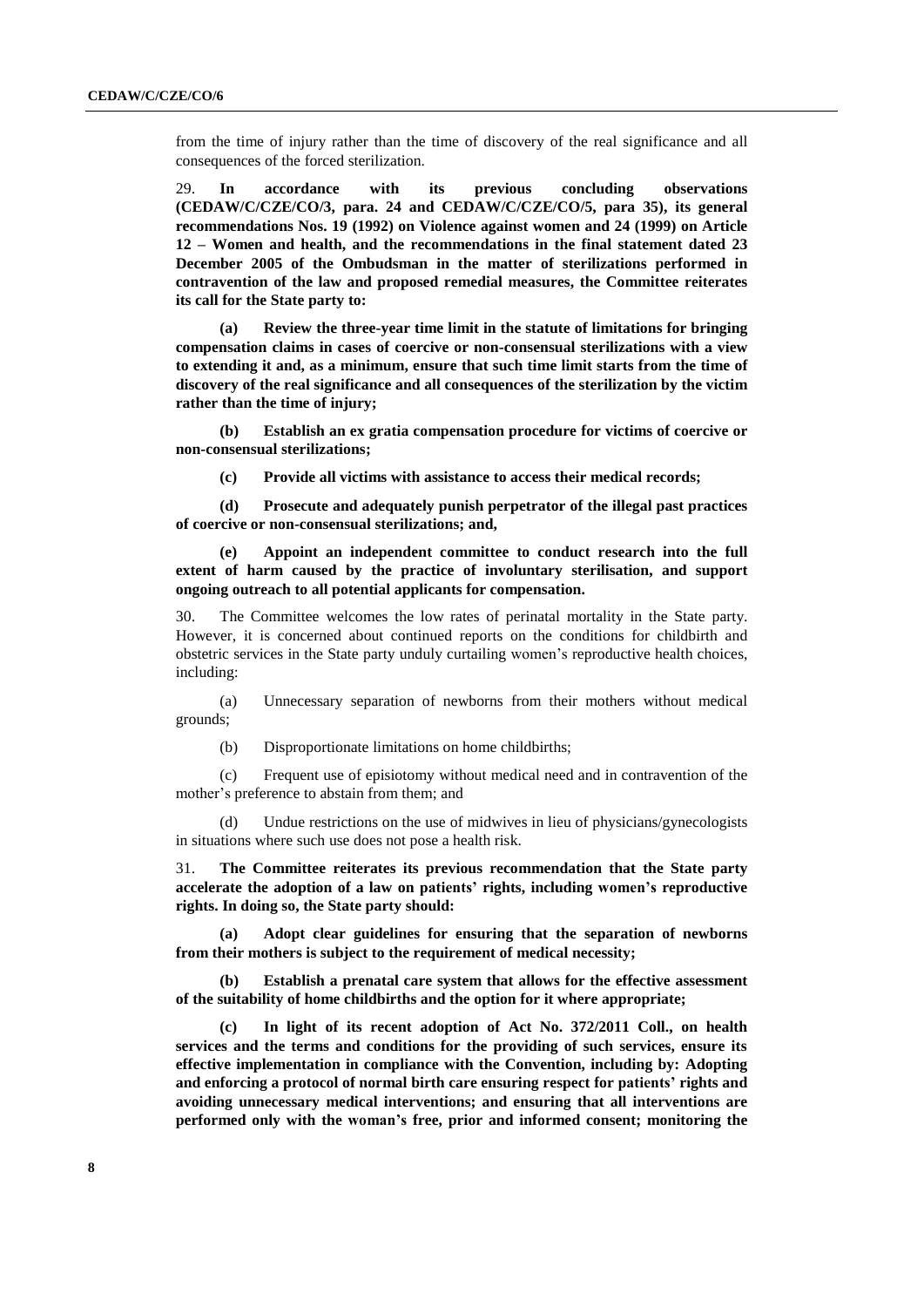**quality of care in maternity hospitals; providing mandatory training for all health professionals on patients' rights and related ethical standards; continue raising patients' awareness of their rights, including by disseminating information; and**

**(d) Undertake measures, including legislation, to make midwife-assisted childbirth outside hospitals a safe and affordable option for women.**

32. The Committee notes with concern that migrant women from countries outside the European Union are excluded from public health insurance.

33. **The Committee recommends that the State party expeditiously undertake the necessary legislative amendments for ensuring that migrant women and girls residing in the State party have equal access to public health insurance as women and girls who are nationals.**

#### **Economic empowerment of women**

34. The Committee commends the State party for its achievements in combating poverty (ranking amongst the top new EU States on this). However, the Committee is concerned about the number of persons, particularly women, without decent housing (approximately 30,000). The Committee is concerned that single parent households headed by women, older women and Roma women face disproportionately high risks of poverty. In this context, it is concerned that the State party's social benefits, allowances, pensions and social housing measures are inadequate for protecting these women from poverty. The Committee is also concerned that the absence of a legal framework for ensuring the timely payment of alimony exacerbates the situation of single parent households headed by women.

35. **The Committee recommends that the State party reinforce its social housing policy, and develop gender-sensitive funding mechanisms and adapted vocational training in economic areas, including agriculture, tourism and renewable energies. The Committee recommends that the State party expeditiously undertake an evaluation of its social benefits, allowances, pensions and social housing measures with a view to ensuring that these support measures are adequate for providing effective protection against poverty. In doing so, the State party should undertake targeted measures for addressing the economic needs of single parent households headed by women, older women and Roma women. The Committee also recommends that the State party consider amendments to its legal framework and procedures for alimony to ensure timely payment of adequate amounts.**

#### **Social exclusion of disadvantaged groups of women**

36. The Committee notes the establishment of a grant programme to provide support to civil society actors working on discrimination against women, including those in situation of disadvantage. Notwithstanding this, the Committee reiterates its concern about the marginalized situation of certain disadvantaged groups of women, in particular Roma women, migrant women and women with disabilities, who face intersecting forms of discrimination in all areas of political, economic and social life, including participation in decision-making, education, employment and health.

37. **The Committee reiterates its recommendation that the State party collect disaggregated data on the situation of women facing intersecting forms of discrimination such as Roma women, migrant women and women with disabilities; take effective measures to eliminate such discrimination; set specific targets, indicators, implementation time frames, monitoring mechanisms and sanctions; and allocate adequate resources to achieve such measures to accelerate the realization of**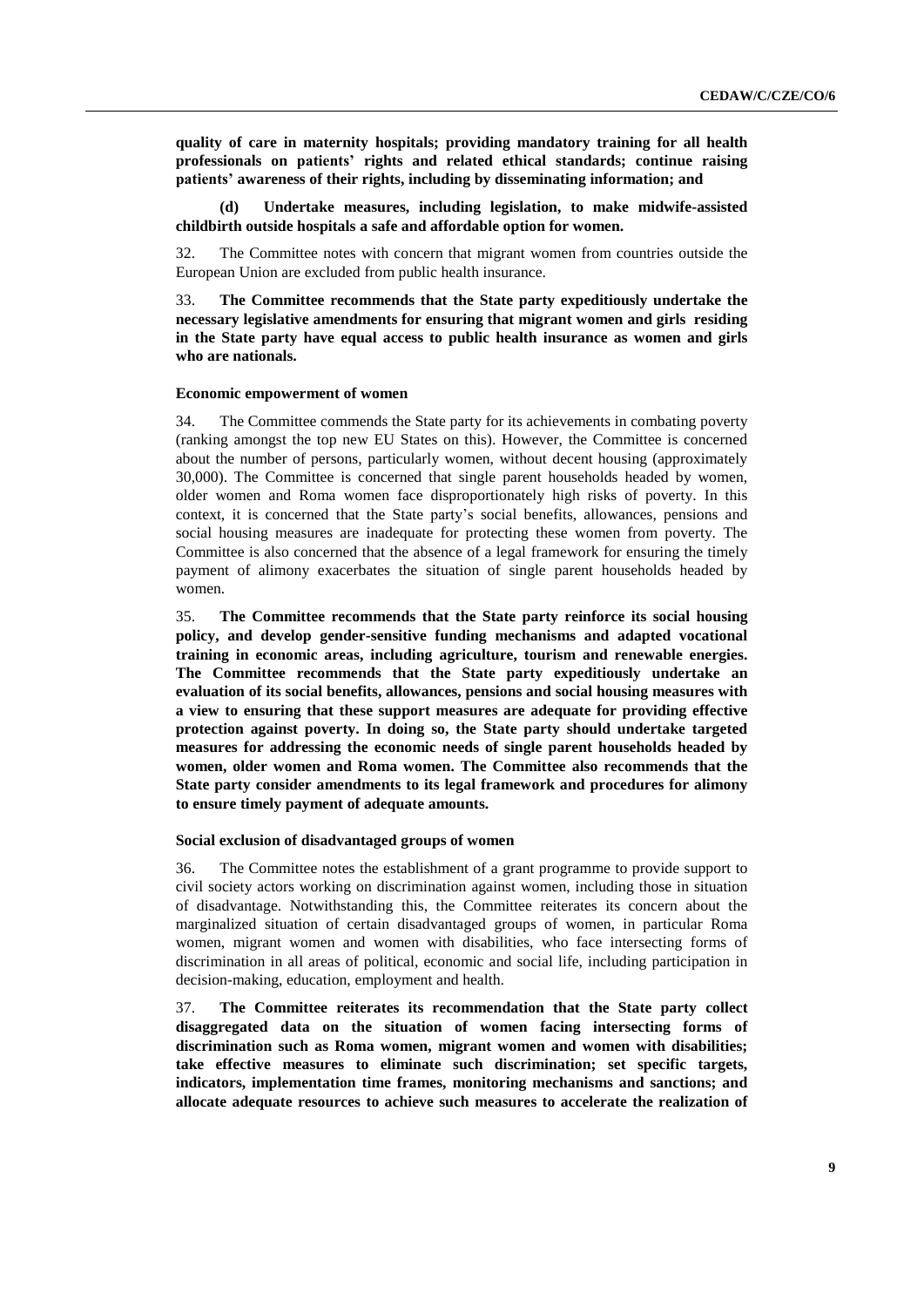**substantive equality of such disadvantaged groups of women, in particular in the areas of political and public life, education, employment and health.**

#### **Asylum-seeking, refugee or irregularly migrant women**

38. The Committee notes with concern that the State party's measures to address the recent increases in numbers of asylum-seekers, refugees and irregular migrants have not been in compliance with international humanitarian and human rights law. The Committee is particularly concerned that many asylum-seeking, refugee or irregular migrant women, including pregnant women, nursing mothers and/or mothers with children are deprived of their liberty in immigration detention in the State party.

39. **The Committee urges the State party to respect the fundamental rights of migrants, asylum-seekers, refugees and recalls its general recommendation No. 32 (2014) on Gender-related dimensions of refugee status, asylum, nationality and Statelessness of women. The Committee urges the State party to immediately cease the detention of asylum-seeking, refugee or irregular migrant women and their children, and implement less coercive alternative measures. Furthermore, the Committee recommends that the State party adopt an inclusive and non-selective approach in upholding the principle of non-refoulement and take a gender-sensitive approach towards the ongoing refugee inflows, as well as to the asylum claims, including in procedural matters, in line with the rights covered in the Convention and its General Recommendation No. 32 (2014).**

#### **Marriage and family relations**

40. The Committee commends the State party for the new Civil Code no. 89/2012 Coll., abolishing plenary guardianship. However, the Committee reiterates its concern regarding specific provisions which allow general courts to restrict a person's legal capacity, including family and reproductive rights; and are used especially against young women with intellectual and psycho-social disabilities. The Committee reiterates its previous concern on the lack of legal recognition of de facto unions in the State party and its adverse impact on women's acquisition of rights during and on their entitlements upon dissolution of such unions. The Committee notes with concern that the right of migrant women (in particular from Ukraine) to family life is in the past few years significantly affected by the non-functioning consular system intended to make appointments at the embassies of the Czech Republic in Ukraine, called "visapoint".

41. **The Committee calls upon the State party to repeal Articles 673 and 865(2) of the Civil Code no. 89/2012 Coll. and to ensure that women with disabilities can exercise their right to marry, parental rights and right to adopt on an equal basis with others. Recalling its general recommendations No. 21 (2004) on equality in marriage and family relations and No. 29 (2013) on the economic consequences of marriage, family relations and their dissolution, the Committee reiterates its recommendation that the State party amend its legislation to recognize de facto unions to ensure equal rights and responsibilities of both partners within and upon dissolution of such unions. The Committee commends the State Party to secure the access to "visapoint" system to all persons and to ensure that persons applying for visa/permit have real possibility to make an appointment via this system and reunion with families within a reasonable time.**

#### **Beijing Declaration and Platform for Action**

42. **The Committee calls upon the State party to utilize the Beijing Declaration and Platform for Action, in its efforts to implement the provisions of the Convention.**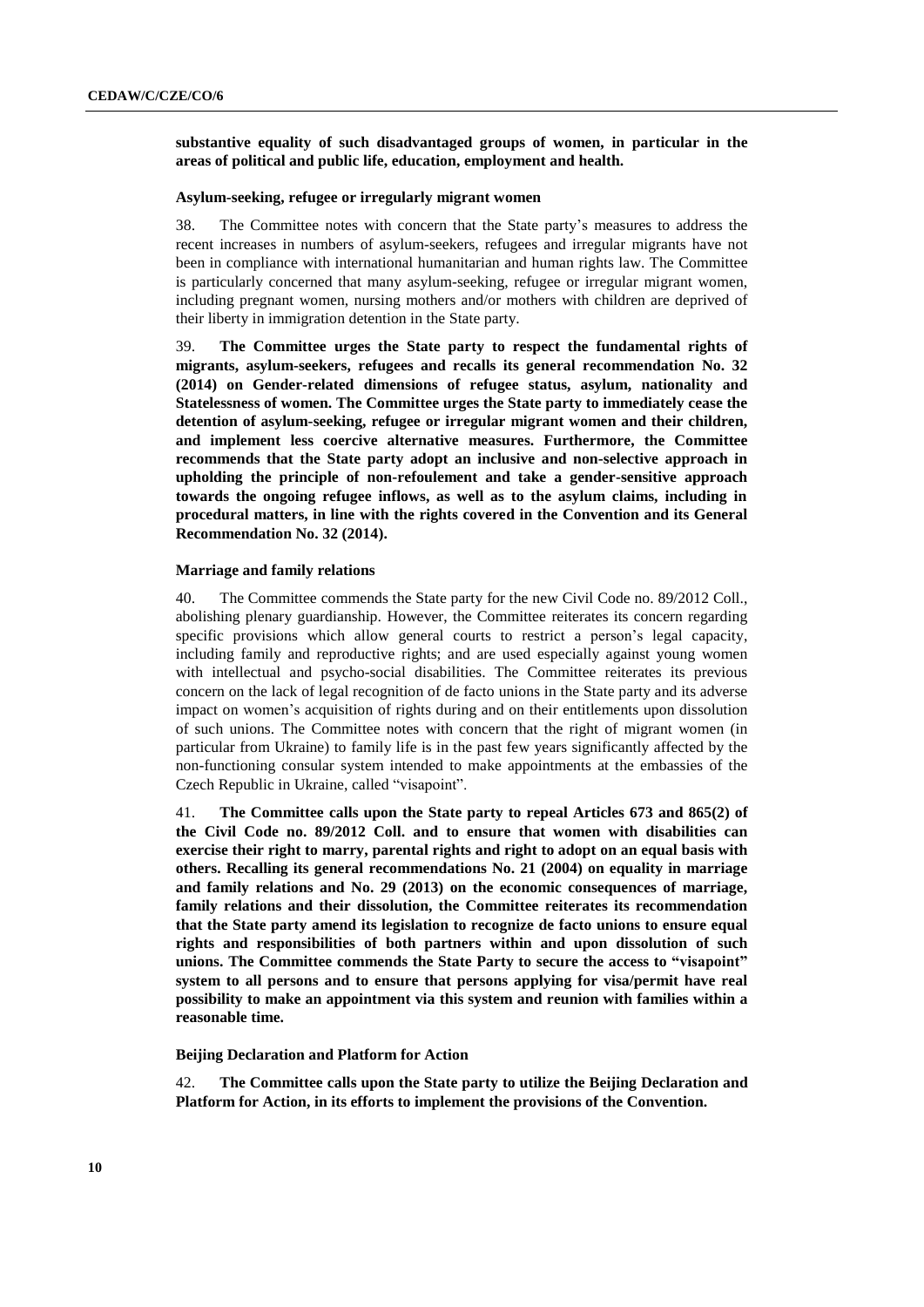#### **2030 Agenda for Sustainable Development**

43. **The Committee calls for the realization of substantive gender equality, in accordance with the provisions of the Convention, throughout the process of implementation of the 2030 Agenda for Sustainable Development.**

#### **Dissemination**

44. **The Committee recalls the obligation of the State party to systematically and continuously implement the provisions of the Convention. It urges the State party to give priority attention to the implementation of the present concluding observations and recommendations between now and the submission of the next periodic report. The Committee therefore requests the timely dissemination of the concluding observations, in the official language(s) of the State party, to the relevant state institutions at all levels (national, regional, local), in particular to the Government, the ministries, the Parliament and to the judiciary, to enable their full implementation. It encourages the State party to collaborate with all stakeholders concerned, such as employers' associations, trade unions, human rights and women's organisations, universities and research institutions, media, etc. It further recommends that its concluding observations be disseminated in an appropriate form at the local community level, to enable their implementation. In addition, the Committee requests the State party to continue to disseminate the CEDAW Convention, its Optional Protocol and jurisprudence, and the Committee's General Recommendations to all stakeholders.**

#### **Ratification of other treaties**

45. **The Committee notes that the adherence of the State party to the nine major international human rights instruments<sup>1</sup> would enhance the enjoyment by women of their human rights and fundamental freedoms in all aspects of life. The Committee therefore encourages the State party to consider ratifying the International Convention on the Protection of the Rights of All Migrant Workers and Members of Their Families, to which it is not yet a party.**

#### **Follow-up to concluding observations**

46. **The Committee requests the State party to provide, within two years, written information on the steps undertaken to implement the recommendations contained in paragraphs 23(a), 29(a) and 29(b) above.**

#### **Preparation of the next report**

47. **The Committee invites the State party to submit its seventh periodic report in March 2020.**

 $<sup>1</sup>$  The International Covenant on Economic, Social and Cultural Rights; the International Covenant on</sup> Civil and Political Rights; the International Convention on the Elimination of All Forms of Racial Discrimination; the Convention on the Elimination of All Forms of Discrimination against Women; the Convention against Torture and Other Cruel, Inhuman or Degrading Treatment or Punishment; the Convention on the Rights of the Child; the International Convention on the Protection of the Rights of All Migrant Workers and Members of Their Families; the International Convention for the Protection of All Persons from Enforced Disappearance; and the Convention on the Rights of Persons with Disabilities.